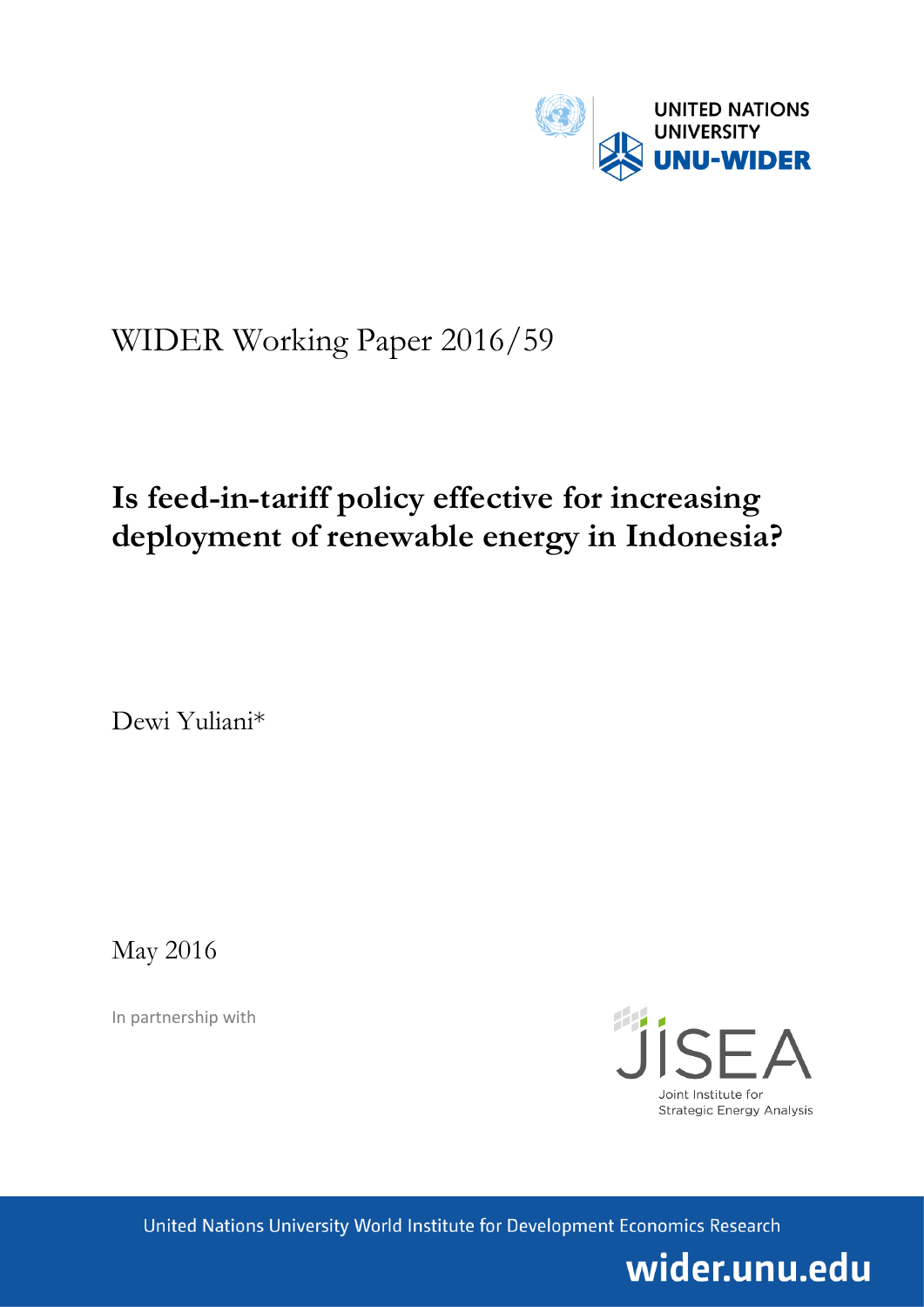**Abstract:** To accelerate the deployment of renewable energy technologies and to secure the electricity supply, the Government of Indonesia has issued several feed-in-tariff regulations for various renewable energy sources, which were previously predominated by pilot projects using government funding. The feed-in tariff is a policy instrument that has been successfully applied in many other countries to support renewable electricity, and it is known for its simplicity in implementation. This study undertakes exploratory research to evaluate how the policy works in Indonesia, not only as stated in official reports, but also in the field. The study's results show that while the policy triggers investment interest in renewable power plants, there are many obstacles encountered at the deployment stage due to imperfections in the feed-in-tariff policy package and some non-cost factors. In addition, several unanticipated side effects were identified at the local level as a consequence of the upturn in investment interest. The study indicates that the transition to cleaner energy is much more challenging for developing countries such as Indonesia.

**Keywords:** feed-in-tariff policy, renewable energy, deployment **JEL classification:** O13, Q43

**Acknowledgements:** This research was made possible by UNU-WIDER through the project on 'Political Economy of Clean Energy Transitions'. The researcher would like to thank UNU-WIDER for the opportunity to conduct the research, and to meet and network with other researchers.

Copyright © UNU-WIDER 2016

Information and requests: publications@wider.unu.edu

ISSN 1798-7237 ISBN 978-92-9256-102-4

Typescript prepared by Lesley Ellen.

The Institute is funded through income from an endowment fund with additional contributions to its work programme from Denmark, Finland, Sweden, and the United Kingdom.

Katajanokanlaituri 6 B, 00160 Helsinki, Finland

The views expressed in this paper are those of the author(s), and do not necessarily reflect the views of the Institute or the United Nations University, nor the programme/project donors.

<sup>\*</sup> Independent Researcher, Indonesia; [deyul.2013@gmail.com.](mailto:deyul.2013@gmail.com)

This study has been prepared within the UNU-WIDER project on '[The Political Economy of Clean Energy Transitions](https://www.wider.unu.edu/node/369)'.

The United Nations University World Institute for Development Economics Research provides economic analysis and policy advice with the aim of promoting sustainable and equitable development. The Institute began operations in 1985 in Helsinki, Finland, as the first research and training centre of the United Nations University. Today it is a unique blend of think tank, research institute, and UN agency—providing a range of services from policy advice to governments as well as freely available original research.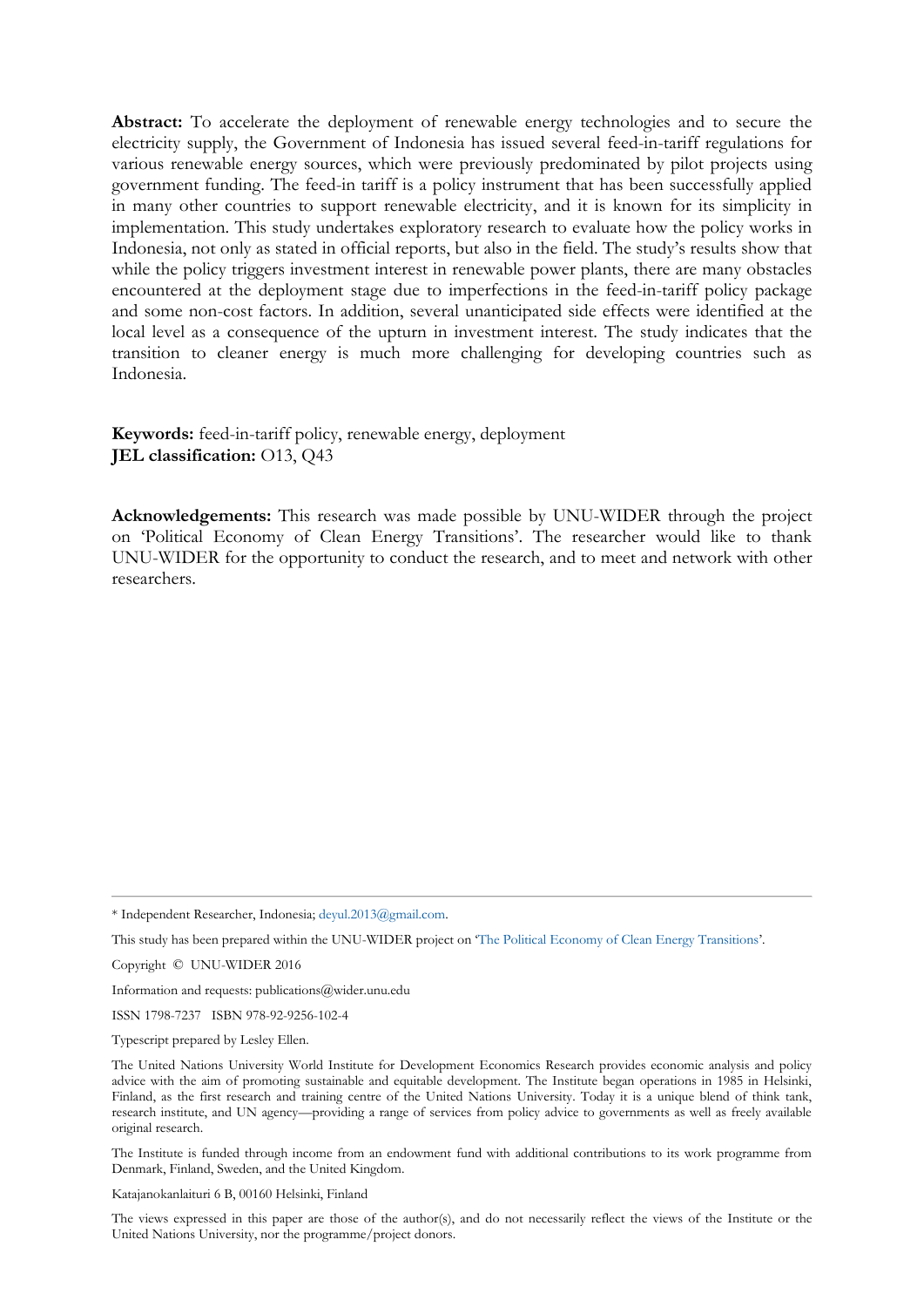#### **List of Abbreviations:**

| GOI         | Government of Indonesia                                                     |
|-------------|-----------------------------------------------------------------------------|
| <b>MEMR</b> | Ministry of Energy and Mineral Resources                                    |
| RE          | Renewable energy                                                            |
| <b>FIT</b>  | Feed-in-Tariff                                                              |
| <b>MHP</b>  | Mini/Micro Hydropower                                                       |
| <b>PPA</b>  | Power Purchasing Agreement                                                  |
| <b>SEC</b>  | State-owned Electricity Company (Indonesia's PLN)                           |
|             | DGNREEC Directorate General of New Renewable Energy and Energy Conservation |
| DGE         | Directorate General of Electricity                                          |

### **1 Introduction**

Indonesia is an archipelago rich in renewable energy resources including geothermal, hydro, biomass, solar, and wind energy. Due to its location in the 'Ring of Fire', geothermal energy is its main potential source of renewable energy, amounting to 29 GW—40 per cent of the world's total. Of the total potential, up till now only 1,340 MW (less than 5 per cent) has been installed for electricity generation, with another 1,500 MW at various stages of development (DGNREEC 2015). Hydropower is another major source of potential in Indonesia and is estimated to be around 75,000 MW. At present, some 6,000 MW has been installed as large Hydro Electric Power, mostly in Java. Included in this category is small hydro (up to 10 MW). 217.16 MW of small hydropower plant has been installed in 2015, a large portion of which is used not for profit but for electrifying remote areas (DGNREEC 2015).

For a country on the equator, solar energy is considered the most under-utilized source of energy in Indonesia. Only around 71 MW is installed but mostly belongs to the state-owned electricity company (SEC or Indonesia's PLN) for electrifying remote islands in the eastern parts of Indonesia. At present, the imported amount of solar photovoltaics (PV) is still considerably high, so the Government of Indonesia (GOI) has attempted to boost the local production of PV systems and encourage investors to build PV manufacturers. As an agricultural country, biomass is the other major potential source of Indonesia's renewable energy. This is thought to have a potential 32,000 MW, of which 1,740 MW is planned to be installed in the near future (DGNREEC 2015). Biomass sources include palm oil, cassava, sugar cane, etc., which can be the source of bioethanol and biofuel production.

Despite this abundant potential, the development of renewable energy in Indonesia still faces a hard battle, mostly because of the long legacy of the government's energy subsidies for fossil fuels. According to the Ministry of Energy and Mineral Resources (MEMR), Indonesia's energy demand has been increasing faster than its economic development growth, which amounted to 7 per cent in 2014 (DGNREEC 2014). This demand is currently met largely by fossil fuels, which in turn bleeds the country's finances as Indonesia has become a net importer of both crude oil and refined products since 2004.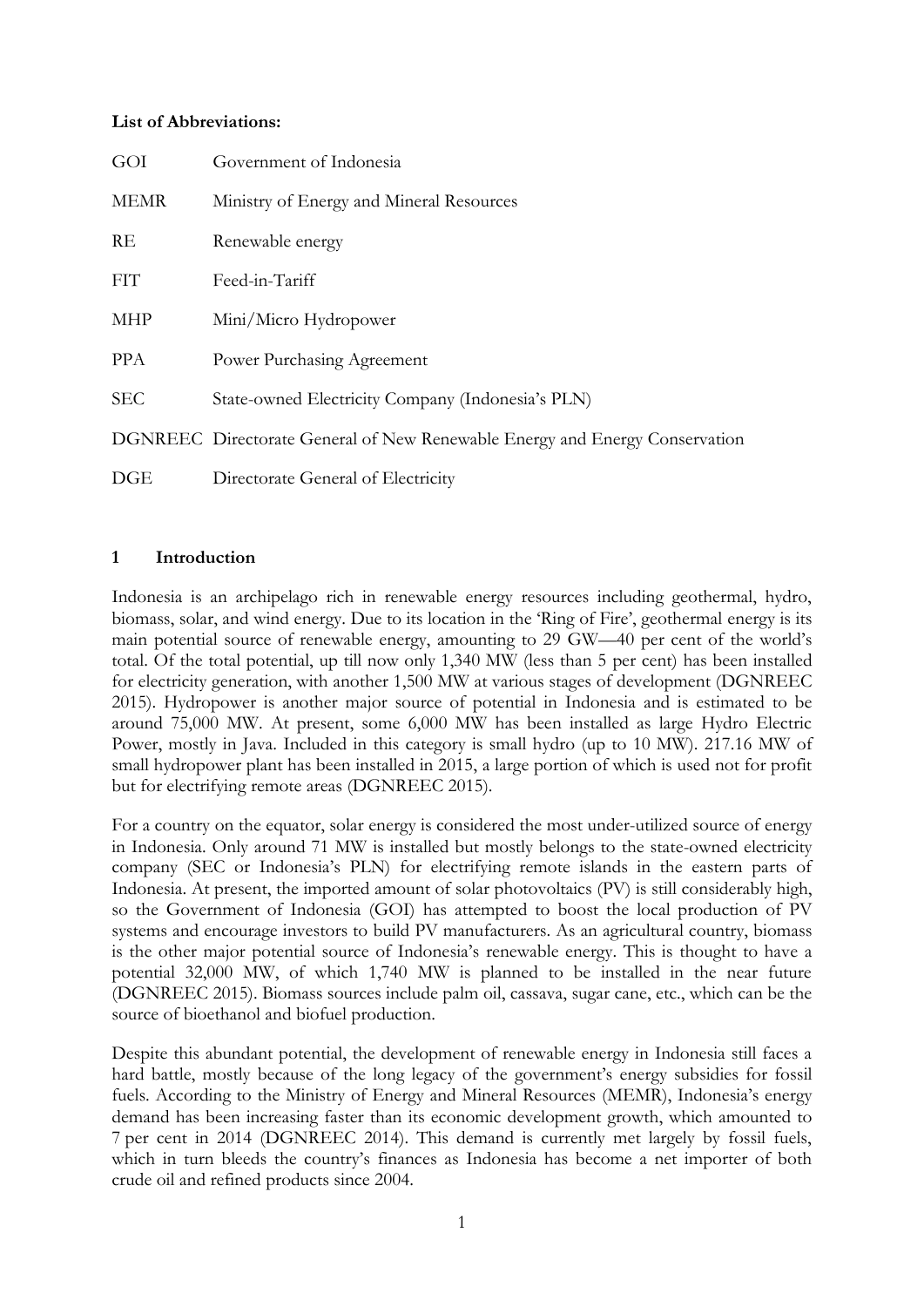As a response to the increasing demand for energy and for cleaner energy due to climate issues, in January 2014 The National Energy Policy was adopted by the House of Representatives in the form of Government Regulation No 79/2014 (Government of Indonesia 2014), in which the GOI projected that renewable sources would supply at least 23 per cent of Indonesia's energy needs in 2025. The GOI is also committed to reducing greenhouse gas emissions by 26 per cent by 2020 to combat global climate change (MEMR 2015).

Many efforts have been undertaken to increase the deployment of renewable energy, especially to support the increasing electricity demand. These include: obligating the SEC to buy generated electricity from small-scale producers, prioritizing the use of RE, tax incentives, tax holidays for exported equipment, and simplifying the procedure for licences. Lastly, since around 2010 the GOI has implemented its feed-in-tariff (FIT) policy in order to encourage the private sector to develop renewable electricity. The FIT policy ensures that developers get a relatively fair price for electricity generation from renewable energy resources, which are now being used widely in many countries.

This study undertakes exploratory research that aims to evaluate whether the implementation of the FIT policy is effective for the purpose of increasing deployment of renewable energy in Indonesia. A number of official documents and supporting policies set out the plans for renewable energy development in Indonesia. However, no critical study has been carried out into the real outcome of policy implementation in the field. Data analysis is expected to show whether the FIT policy is sufficient, and if not, what are the reasons for this and what can be done to improve it.

This paper is organized as follows. After the introduction, which describes Indonesia's renewable energy situation and outlines the purpose of the study, Section 2 briefly reviews the FIT policy, its principles, case studies, and barriers to implementation. Section 3 outlines the methodology used for data collection and the locations covered by the site survey for the purpose of data verification. Section 4 provides the data findings and undertakes data analysis to identify factors that hinder the deployment of renewable energy. Section 5 offers conclusions and recommendations for better implementation of FIT policy in the future.

# **2 A brief review of the feed-in-tariff policy**

## **2.1 What is FIT policy?**

Historically, to spur the growth of renewable electricity, European countries set a price for electricity that is attractive to investors. This policy which was subsequently called feed-in-tariff (FIT) policy has three components: a fixed price which is sufficient for a return on investment, a guaranteed grid connection, and a long-term contract to ensure the stability of the investment (Mendonça 2007). By using this policy, investors do not have to deal with the cumbersome process of various incentives and tax exemptions, as applied in America (Farrel 2009: 6). This price is reviewed annually and it can be lowered if it attracts too many investors or creates windfall profit, and vice versa. Later on, this fixed price policy is accompanied by a mandate for utility companies to connect renewable electricity to the grid. In Europe, the cost of connection to the higher voltage is borne by the utility company, and the contract for selling electricity is short and uniform (Farrel 2009: 6).

According to IRENA (2012), there are four categories of deployment policies, namely: fiscal incentives, public finance, regulations, and access policies (Mitchell et al. 2011 in IRENA 2012). The FIT policy falls into the price-driven public finance policy category (IRENA 2012).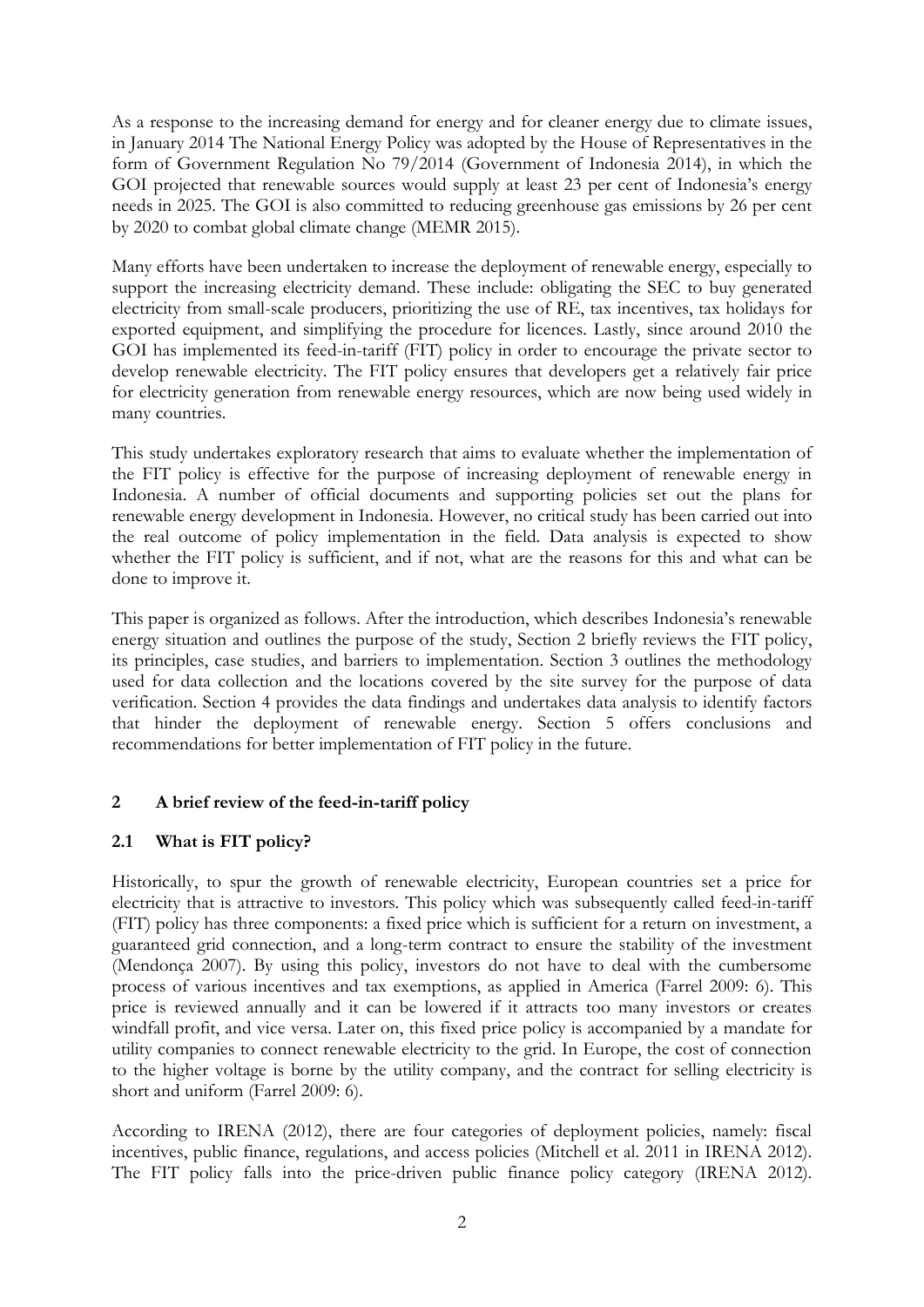Deployment, which is defined by IRENA (2012) as the stage of commercial roll-out, is a stage preceding full competition and maturity in the development of a new technology. In the commercial roll-out stage or deployment, economic support is needed to correct market failure and/or inadequate policy requirements. In the renewable energy market, failure comes from the discrepancy between the average production costs of electricity from fossil fuels or conventional energy and the production costs using renewables. Without consideration of the cost of research and development, externalities related to climate change, and other barriers to mass production, there is no way that renewable energy technology can compete with the energy price produced by conventional technology.

Another benefit of FIT policy implementation includes support for local ownership of renewable plants because of its simplicity, and thus it creates more jobs and increases the economic impact for the community. If we look at the experience of European countries, about half of wind turbines in Germany and about 80 per cent in Denmark are owned by local residents (Farrel 2009).

## *Examples of FIT implementation*

The most notable success story of FIT policy is Germany's and Denmark's experiences in FIT implementation. Germany started to apply FIT policy in 1990, when the law required electricity utilities to connect renewable electricity to the grid and to buy the electricity at a price ranging from 65 per cent to 90 per cent of the average tariff for consumers (Mez 2012: 24). The implementation of FIT since then has spurred the expansion of wind turbine power plants in particular, from 20 MW in 1989 to more than 1,100 MW in 1995 (Lauber and Mez 2006 in Mez 2012: 24). In addition, Germany has also implemented a wind power programme and provides several kinds of subsidies and financial incentives for renewable energy investors. This policy, along with the implementation of the Renewable Energy Sources Act (RESA) in 2000, which was passed in order to achieve the targeted 25 per cent reduction of carbon-dioxide emissions, has resulted in an almost tenfold expansion in renewables from 1.3 per cent in 1990 to nearly 11 per cent in 2011 (Mez 2012: 26).

In 1988, Denmark applied a price policy for renewable electricity that paved a way for FIT policy, in which utility companies are required to set a fair price, purchase, and connect to the renewable electricity produced. This policy was successful in triggering the establishment of wind turbines, reaching 300 MW of capacity. The FIT policy was formally applied in Denmark in 1993, when the purchase price of renewable electricity was set at 85 per cent of the average production and distribution cost and connection to the grid and purchase of power was guaranteed. This policy, along with an exemption for cooperatives from paying, has resulted in 28 per cent of Danish energy coming from renewables with wind turbines producing almost 3,000 MW of electricity. However, in 2004 the Danish ended the FIT policy and nowadays investors in renewable energy have to follow the renewable energy portfolio standard with tradable credits, such as applied in the USA (Farrel 2009).

#### *Barriers to FIT implementation*

Klein et al. (2010) warned that FIT policy should be kept transparent and not too complex, and their study evaluated the structure of electricity tariffs in several countries that could act as barriers to FIT implementation. In the USA, Farrel (2009) complains that the contract for electricity purchase can exceed 100 pages, while in Germany, for instance it is kept short to 4–5 pages. Another potential barrier is the condition of the electricity market, such as liberalization of electricity in New Zealand (White et al. 2013).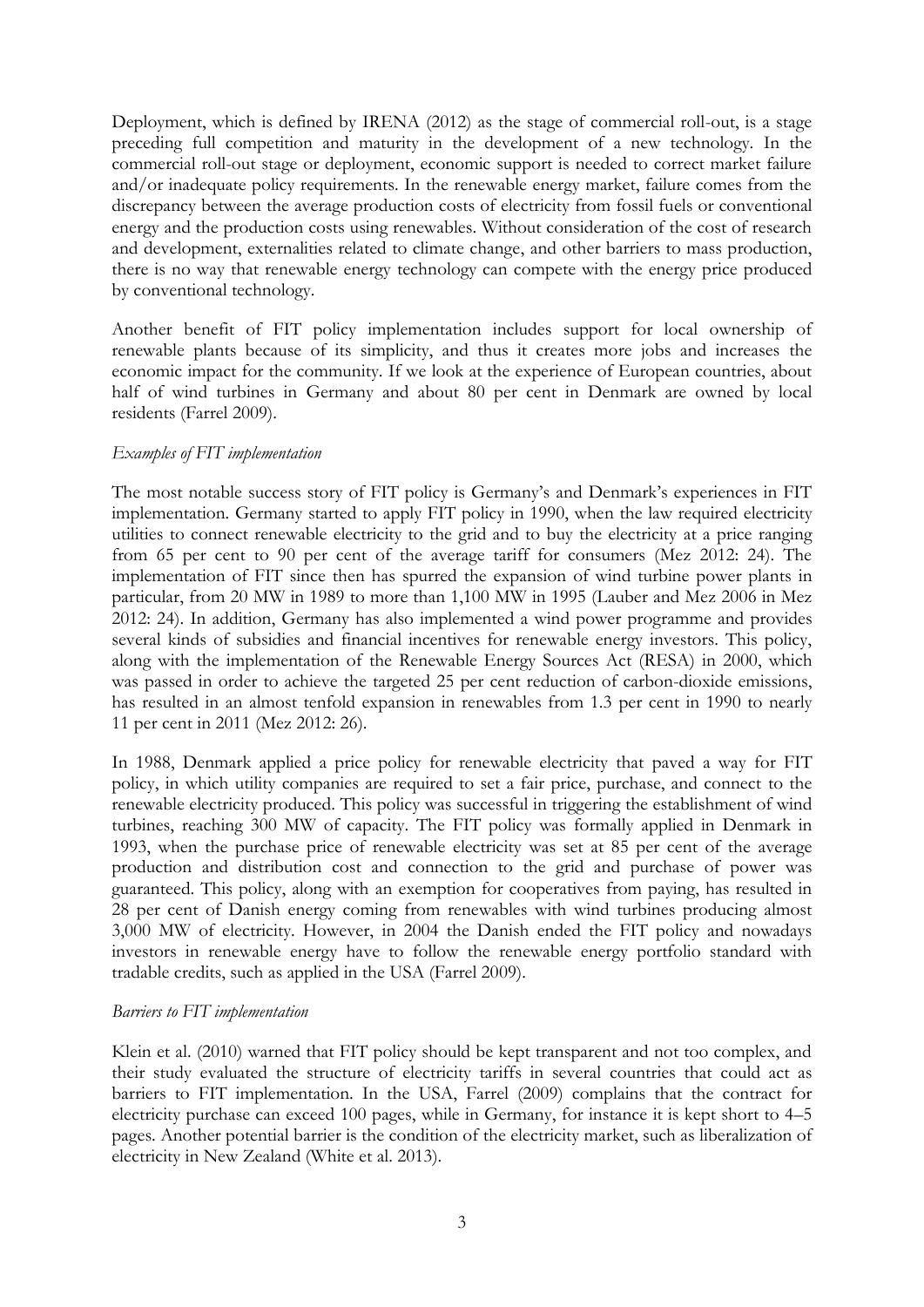However, another study in the European Union has suggested that the poor effectiveness of FIT policy is mainly caused by failure to tend to non-economic barriers, such as uncertain and lengthy administrative processes, and difficulties in gaining access to the grid (IRENA 2012: 13). Research by ECORYS (2008) into European Union member states, showed that there are some non-cost barriers that negatively impact the deployment of renewables to a different degree. One of the barriers most impacted is the administrative hurdles which include many issues, such as lack of coordination between institutions, length of time for obtaining authorization, the incoherence of procedures and regulations, big overhead costs, insufficient spatial planning, and social opposition. Other significant barriers are difficulty in getting grid connection and access, and limited information and awareness related to renewable energy among civil servants and the community in general (ECORYS 2008).

## **2.2 FIT policy in Indonesia**

In Indonesia, a policy, which is similar to FIT, was issued in 2002 for small-scale hydropower plants. The MEMR issued a requirement for the SEC to buy electricity at 60 per cent of regional electricity production costs for low-voltage, and 80 per cent for middle-voltage connection. However, there have been some obstacles encountered in its implementation, one being the difficulty of determining the regional standard of production cost, and another being because energy production (especially of petroleum) was still heavily subsidized by the GOI, so that the utility company did not need to prioritize the use of renewable energy. The policy was improved in 2006 to include higher-scale hydropower plants (up to 10 MW), and then underwent some revisions in 2009 to include a more attractive tariff. Hasan and Wahjosudibyo (2014) argue that the obstacles to FIT implementation are mainly because there is no guarantee of long-term contracts and nor that the utility company will accept the contract.

A more formal kind of FIT policy was issued in 2011 and 2012, when the MEMR required the PLN to buy electricity from geothermal power plants at a fixed tariff of US\$0.97/kWh. Subsequently, the FIT for other renewable energy sources, such as solar and biomass, was issued in 2013 and 2014. In general, FIT regulation is targeted at reducing the time required for negotiating a price with the SEC (which, at times, can be several years), and making investment more attractive and long-term planning possible, thereby making RE investment viable. Table 1. shows the different FIT regulations for various RE sources, their original version, and the revisions.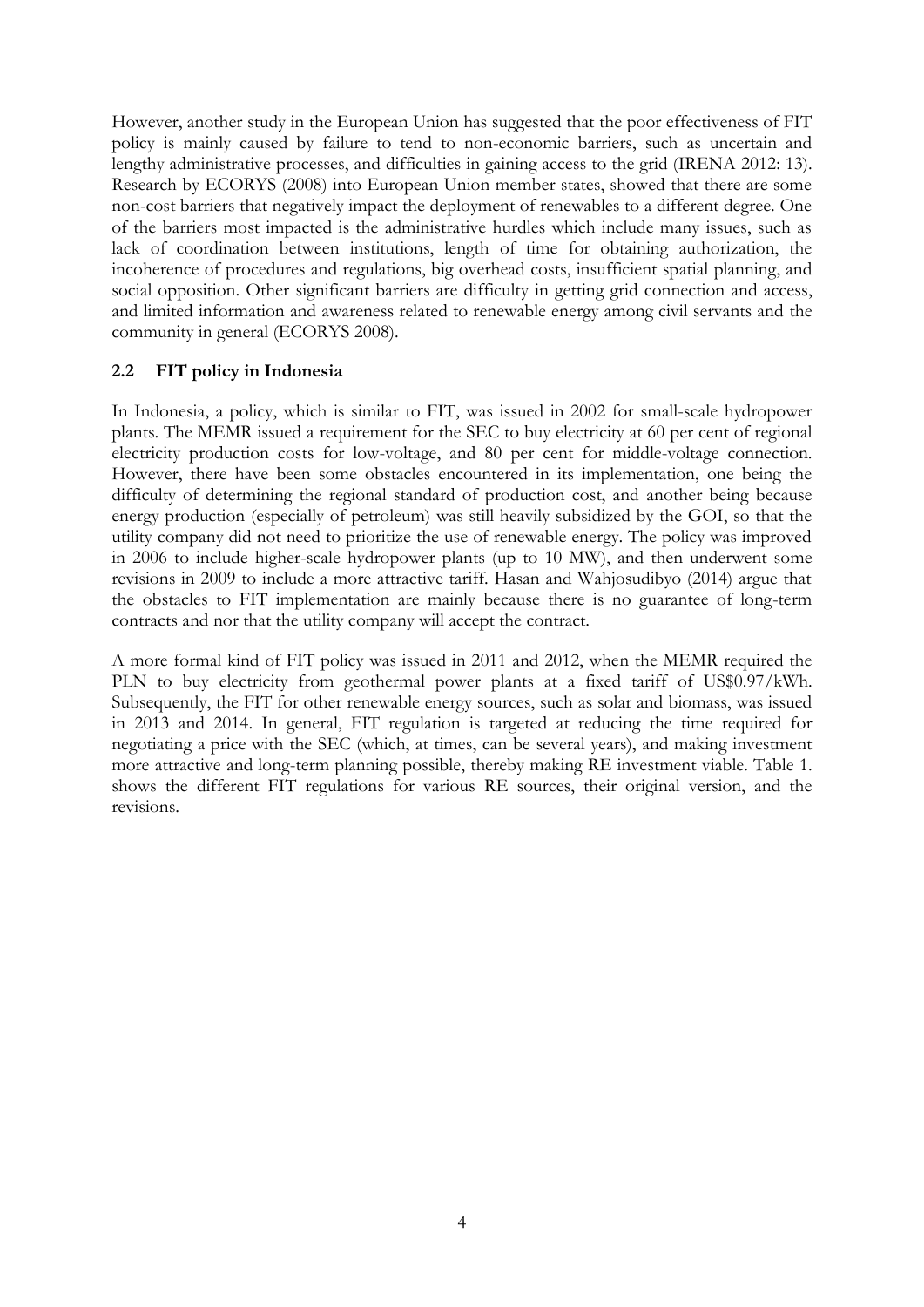|              | <b>RENEWABLE</b><br><b>ENERGY SOURCE</b> | <b>FEED-IN TARIFF REGULATION</b> |                          |                               |                          |                                           |
|--------------|------------------------------------------|----------------------------------|--------------------------|-------------------------------|--------------------------|-------------------------------------------|
| No           |                                          | Original                         | <b>Electricity Price</b> | Revised                       | <b>Electricity Price</b> | <b>NOTE</b>                               |
|              |                                          | Version                          | (US\$/kWh)               | Version                       | (US\$/kWh)               |                                           |
| $\mathbf{1}$ | Micro/ Mini Hydro                        | <b>MEMR</b>                      | $<$ 10 MW = 8 cent       | <b>MEMR</b>                   | $< 10$ MW = 8            | 7.2 cent if using public                  |
|              |                                          | Regulation No.                   |                          | Regulation                    | cent                     | infrast i.e. irrigation                   |
|              |                                          | 12 year 2014                     | $>250$ kWh = 9.4         | No. 22 year                   | $>250$ kWh = 9.4         | 8.4 cent if using public                  |
|              |                                          |                                  | cent                     | 2014                          | cent                     | infrast i.e. irrigation                   |
|              |                                          |                                  |                          | <b>MEMR</b>                   | $< 10$ MW = 12           | 10.8 cent if using public                 |
|              |                                          |                                  |                          | Regulation                    | cent                     | infrast i.e. irrigation                   |
|              |                                          |                                  |                          | No. 19 year                   |                          | >250 kWh = $14.4$ 13 cent if using public |
|              |                                          |                                  |                          | 2015                          | cent                     | infrast i.e. irrigation                   |
| 2            | Geothermal                               | <b>MEMR</b>                      | on high volt. only       | <b>MEMR</b>                   | on high volt.            | depend on location                        |
|              |                                          | Regulation No.                   | $9.7$ cent               | Regulation                    | 10 - 17 cent             |                                           |
|              |                                          | 02 year 2011                     |                          | No. 22 year                   | on med. Volt.            |                                           |
|              |                                          |                                  |                          | 2012                          | 11.5 - 18.5 cents        |                                           |
| 3            | <b>Biomass</b>                           | <b>MEMR</b>                      | 9.75 cent                | <b>MEMR</b>                   | 8.5 cent                 | med volt. Interconn.                      |
|              |                                          | Regulation No.<br>04 year 2012   | 13.5 cent                | Regulation<br>No. 27 year     | 11.1 cent                | low volt. Interconn.                      |
|              | <b>Biogass</b>                           |                                  | 9.75 cent                | 2014                          | 8.5 cent                 | med volt. Interconn.                      |
|              |                                          |                                  | 13.5 cent                |                               | 10.4 cent                | low volt. Interconn.                      |
|              | <b>Municipal Waste</b>                   |                                  | 10.5 cent                | <b>MEMR</b><br>Regulation No. | 16.55 cent               | high & med volt. Intercn.                 |
|              |                                          |                                  | 13.98 cent               | 44 year 2015                  | 20.16 cent               | low volt. Interconn.                      |
| 4            | <b>SOLAR PV</b>                          | <b>MEMR</b>                      | up to 25 cent            |                               |                          | local content < 40%                       |
|              |                                          | Regulation No.<br>17 year 2013   | up to 30 cent            |                               |                          | Local content > 40%                       |

Table 1. Regulation of feed-in tariff in Indonesia for various RE sources

Note: Prices converted from rupiahs rely on its annual exchange rate. *Note: prices converted from rupiahs rely on its year exchange rate*

Source: MEMR (2015).

It can be seen from the table above, that the GOI made several attempts to adjust and readjust the RE selling price; in some cases revisions were made more than once. In small hydropower plants, for instance, there were at least four MEMR regulations with different electricity prices which had been revised due to inputs from related parties, adjustment for inflation, and exchange rates. From the many revisions of FIT regulation, it can be concluded that the GOI puts in a lot of effort, and thus relies on this policy, to accelerate deployment of renewable energy.

## **3 Data acquisition**

Effectiveness is defined as 'the extent to which intended objectives are met, for instance, the actual increase in the output of renewable electricity generated or shares of renewable energy in total energy supplies within a specified time period' (IRENA 2012: 12). In this study, the effectiveness of the FIT policy is measured by the increase in deployment of renewable energy power plants over the period since the policy was made in 2010 to date (a five-year period), compared with the GOI's target for achieving its share of the national energy mix. As suggested by IRENA (2012), in analysing the effectiveness of a policy, it is necessary to conduct an indepth analysis to elaborate factors that support or hinder the outcome of the policy, such as external factors or indirectly related barriers to the success of policy implementation.

## **3.1 Study location**

Indonesia is made up of 17,000 islands and has one of the longest coastlines in the world. Most of the regions in Indonesia, especially in the eastern part, still have very poor infrastructure conditions. However, with a population of about 300 million and relatively stable economic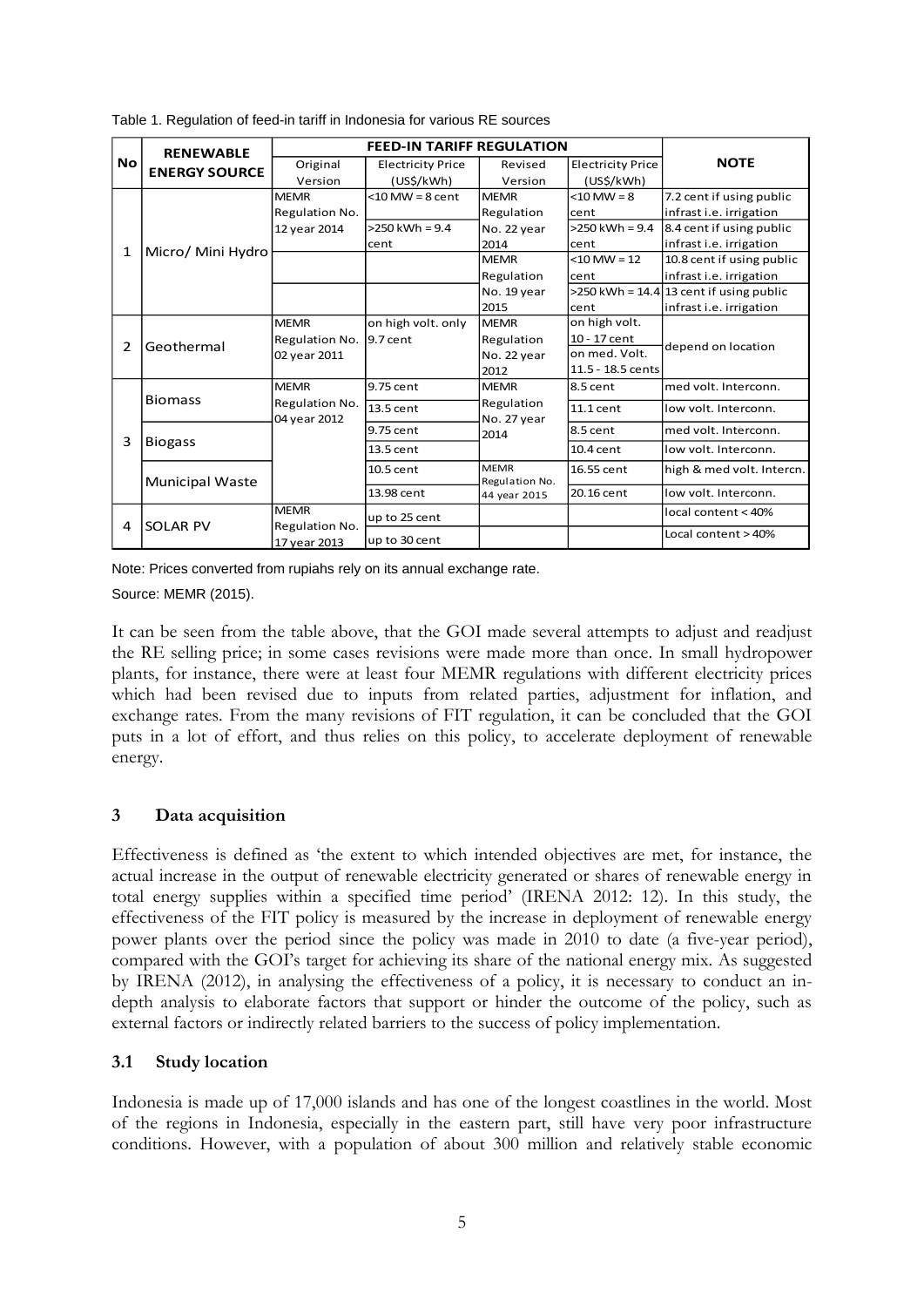growth (4–6 per cent per annum over the last five years), it is a country with many interesting prospects.

Politically speaking, Indonesia can be categorized as a country in transitional democracy, because, after its independence on 17 August 1945, democratic transition did not start to happen until 1998 when the long reign of General Suharto was toppled by students' demonstrations after thirty years of authoritative governance. After the so-called reformation era, Indonesian society has undergone a drastic change, including a shift from centralized to decentralized governance. Nowadays the people of Indonesia are enjoying a new sense of democracy. This new-found freedom allows them to freely question or even disobey what the government wants. This understanding of the political situation is important in comprehending the real condition of governance related to the deployment of renewable energy power plants.

This study uses a quantitative and qualitative research approach. The quantitative study is conducted by collecting, comparing, and analysing data from various institutions related to the targeted deployment of renewable energy power plants and its realization in the field. The comparison is followed by site visits to several locations for the purpose of confirmation. Due to limited time and budget, the confirmation field surveys were only conducted in West Java Province, a province adjacent to Jakarta, to gain a deeper perspective from players in renewable energy in real circumstances.

One reason for choosing West Java for site confirmation is because West Java is the province where the development of RE is considered to be the highest, and it has been a pioneer in RE development in Indonesia, such as in geothermal, micro-hydro, biogas, biofuel, etc. It is densely populated with about 46 million people inhabiting some 35,000 square kilometres of land. With 6.5 per cent annual economic growth in 2012, its energy consumption has continued increasing to around 8–11 per cent for all sectors, implying that the usage of energy is still inefficient. Thus, serious efforts to lower energy consumption, as well as efforts to diversify fossil-fuel energy with more renewable kinds of energy have been conducted since 2001. Some renewable energy technologies, such as micro-hydropower plants, are considered to be relatively successful. An index map for Indonesia and West Java Province is shown in Figure 1.



Figure 1. Index map of Indonesia and West Java Province

Source: Author's illustration from Google Earth—Maps 2015.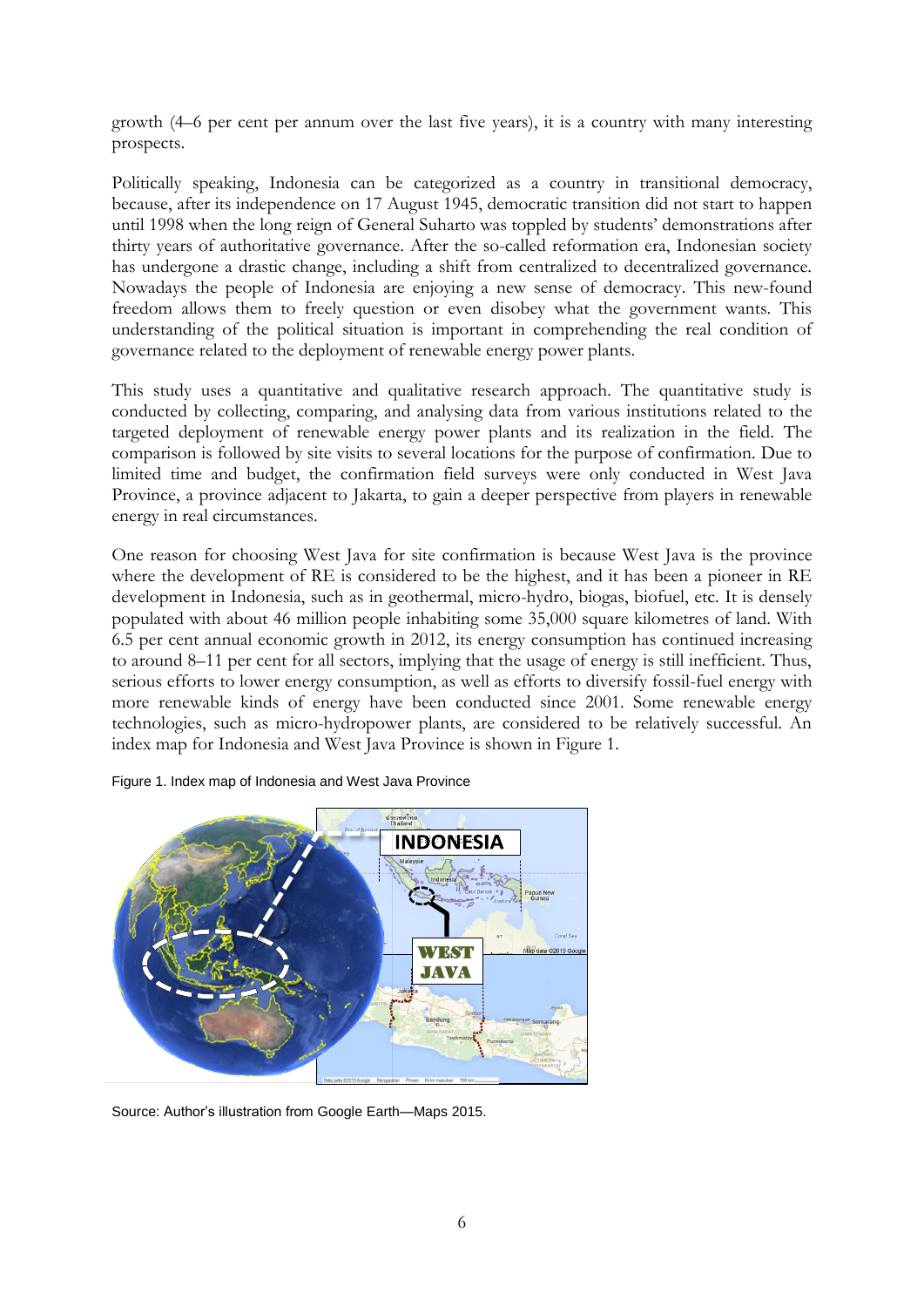## **3.2 Quantitative data**

Data analysis from several data resources (MEMR, SEC, local government) resulted in a wide discrepancy between targeted installed capacity and its realization. Most commercial RE projects have been delayed by one to five years. As has been stated before, the comparison between projected and real data is only conducted for West Java Province, which is considered to mirror Indonesia's condition. As has been stated previously, the deployment of RE power plants includes the commercial operation of the plant, not just installation. The financial stage includes preparation of funding sources, negotiating and signing of a Power Purchasing Agreement (PPA) with the SEC, and the process of obtaining various kinds of permits (from central government as well as from local government). The construction stage includes land acquisition, community preparation, mobilization, and other construction activities. Figure 2 shows the actual installed capacity and the various stages of renewable energy power plant deployment from 2010 to 2015, or since the FIT implementation.



Figure 2. Deployment status of renewable energy power plants after FIT policy

Source: Author's illustration from data compiled from various institutions and field surveys.

Official data issued by central government institutions are not consistent. For instance, for small hydropower, one published report says that there are only 19 small hydropower licences in West Java, while another institution states there are 31, and yet another says 34 licences. When these data are cross-checked with data from local government (regency), the compilation from regencies which have small hydropower sites suggests there are 61 small hydropower licences in West Java.

Another interesting result of the data analysis is that, on average, only 10 per cent of permits issued for power generation from the renewable energy source, are already at the commercial operation stage or deployed. Some of the permits had been issued for more than five years. Thus, there must be some problems in the field that prevent the FIT policy from having a positive effect on the deployment of renewable energy power plants. To delve deeper into this discrepancy, qualitative surveys were conducted using semi-structured interviews. The identities of all those interviewed in this study, including experts, developers, and public authorities, are confidential due to the sensitivity of the issue.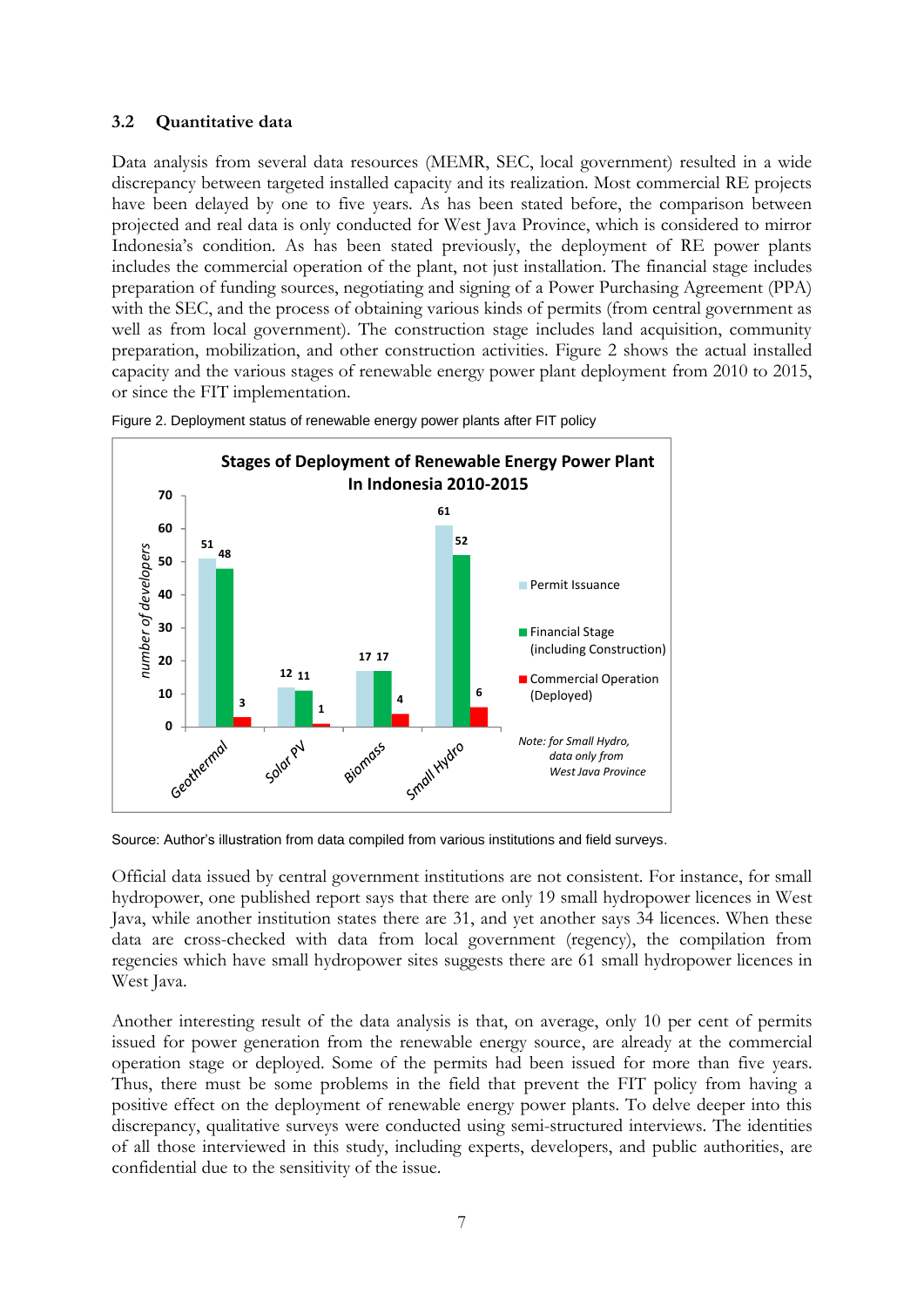## **3.3 Qualitative data**

From the collected data and results of the analysis, an attempt to elaborate the causes of the discrepancy between projected goals and the real situation is conducted using semi-structured interviews. It is worth noting that not everyone contacted who was directly involved in the deployment of RE was willing to be interviewed, especially government officials and developers. Some were eventually willing to give information when the interview was conducted outside of their offices, some objected to the interview being recorded, and most of them agreed to be interviewed with the promise that their names would not be revealed. On average, the interviews lasted between about 15 minutes and 2 hours; some were recorded while others were field-noted.

In total, there were 22 key respondents, consisting of 5 investors (4 small hydropower developers and 1 geothermal), 14 government officials (5 from central government, 2 from provincial government, and 7 from regency (local) government), and 3 respondents from related agencies (1 SEC, 1 expert, 1 practitioner). Respondents were asked to answer the following questions:

Table 2: List of guidance questions for key respondents

| Guidance questions for investors/developers:                                             |                                                                                                   |  |  |  |
|------------------------------------------------------------------------------------------|---------------------------------------------------------------------------------------------------|--|--|--|
| 1.                                                                                       | How has the introduction of FIT policy affected your decision to invest in RE power plant?        |  |  |  |
| 2.                                                                                       | Is the current structure of FIT policy sufficient to foster deployment of RE? if not, why?        |  |  |  |
| 3.                                                                                       | What obstacles do you find in the deployment of RE power plants?                                  |  |  |  |
| 4.                                                                                       | Is there any suggestion you want to propose to overcome those obstacles?                          |  |  |  |
| Guidance questions for government officials (central, regional, and local government):   |                                                                                                   |  |  |  |
| 1.                                                                                       | Is there any special treatment for the issuance of permits for RE investment, compared with other |  |  |  |
|                                                                                          | kinds of permits?                                                                                 |  |  |  |
| 2.                                                                                       | Do you know the government's target for increasing the usage of RE sources?                       |  |  |  |
| 3.                                                                                       | What obstacles do you find in the deployment of RE power plants?                                  |  |  |  |
| 4.                                                                                       | Is there any suggestion you want to propose to overcome those obstacles?                          |  |  |  |
| Guidance questions for government officials (expert, practitioner, and utility company): |                                                                                                   |  |  |  |
| 1.                                                                                       | Is the recent structure of FIT policy sufficient to foster deployment of RE? if not, why?         |  |  |  |
| 2.                                                                                       | What are the obstacles to implementing FIT policy in Indonesia?                                   |  |  |  |
| 3.                                                                                       | Is there any suggestion you want to propose to overcome those obstacles?                          |  |  |  |

Source: Author's illustration.

The analysis is focused on the evaluation of FIT policy in Indonesia: whether it is effective in increasing the usage of RE, whether there is any room for improvement, and if not effective, then what are the alternatives. For definition purposes, deployment of renewable energy means the power plant is not just already installed and producing electricity, but it also has generated income from selling electricity.

## **4 Analysis**

# **4.1 Effectiveness of FIT policy**

It is interesting to note, that since around 2011 when the FIT policy was first made, investment in renewable energy has been increasing significantly. However, the study results showed a totally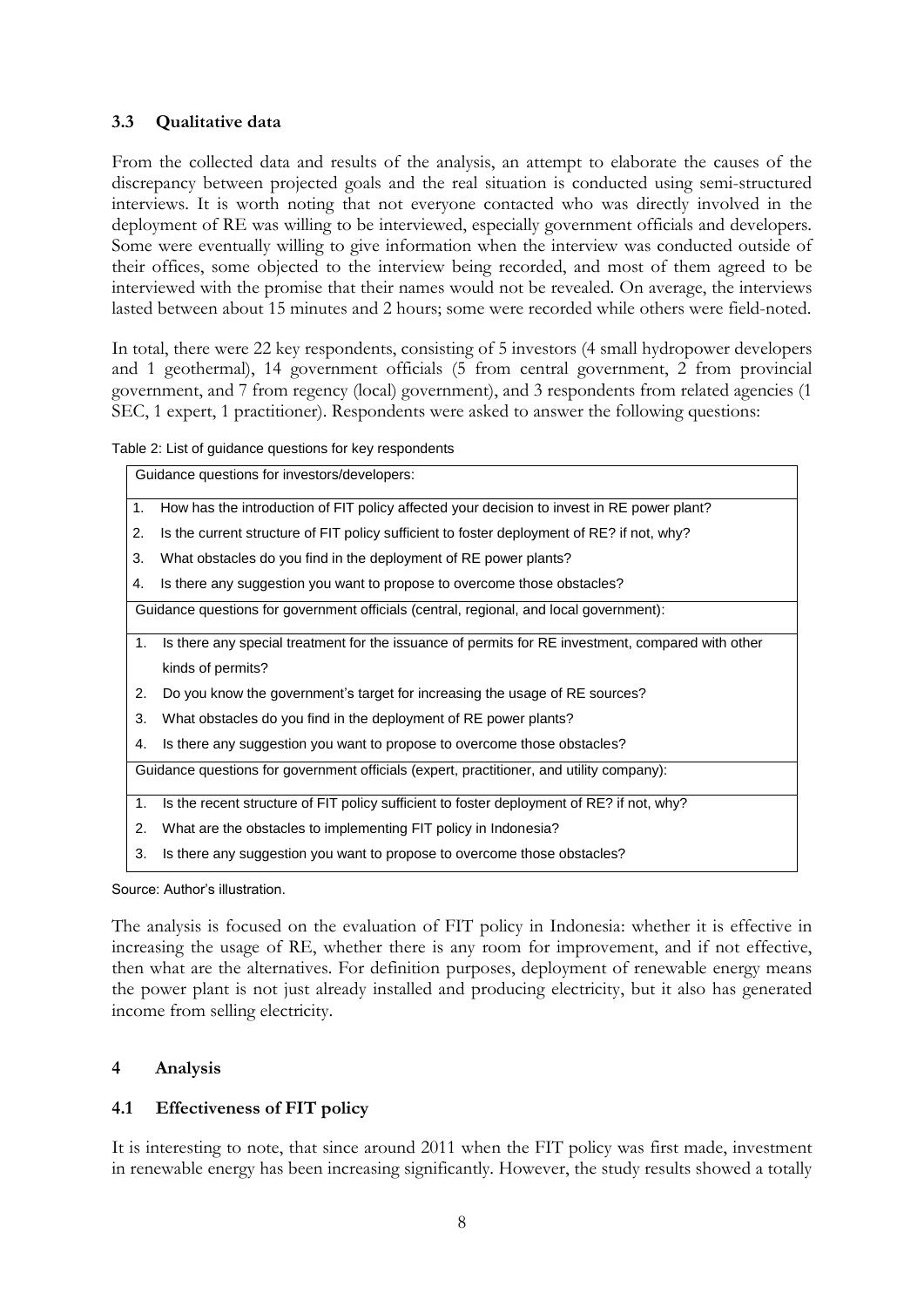different outcome regarding real deployment of renewable energy power plants. Take geothermal energy, for instance: from 51 licences issued by the MEMR, only 3 are operational commercially in 2015. This means that the amount of delayed deployment of geothermal power plants exceeds 90 per cent. For solar PV and biomass, data for real deployment of power plants are not very different. For small hydropower plants, the data, which are taken only from West Java Province, show that the rate of successful deployment is no better, with only 6 out of 61 licences having been fully deployed commercially.

Those at the construction phase (representing a total 56.69 MW from nine companies) report that the delayed construction stage is mostly caused by difficulties in obtaining a location permit or a building permit from local (regency) government, hard negotiations of land price, and the demands of local communities. In West Java, there are no biomass (domestic waste to energy power plant), solar PV, or wind turbine power plants which are fully operational in a commercial sense. Some small MWs have been installed (solar PV and biomass), but negotiations of price and other related processes are still underway.

The 19 small hydropowers that are in the finance phase (total 88,174 MW) report several problems including difficulties in obtaining PPA with the SEC and the long process of permit issuance for surface water usage, in which the two processes are intermingled. It is interesting that policies for river usage permits, which depend on where the river is located, are different from one locality to another, and from local government to central government (the Ministry of Public Works).

One unique example is a small hydropower plant of 600 kW in a region of Central Java Province, which has been fully constructed but has not been operational because it has not obtained the PPA from the SEC. And the SEC cannot issue the PPA because the related institution has not been issued with a permit for water resource utilization. There has been much confusion over who is authorized to issue the permit: initially it was thought to be the responsibility of local government, but, then it was clear that the specific watershed's authority belongs to central government (Ministry of Public Works). However, up until now the permit has not been issued by the Minister, with no clear explanation.

When asked whether the structure of FIT policy has met their expectations, all respondents from investors of RE power plants admitted that the structure and the selling price have been sufficient to make the project (on paper) seem viable, and this has greatly affected their decision to invest in renewable energy. Especially for small hydropower investors, who enjoy a high price of electricity and for whom the domestic content of the technology is relatively high, the structure of small hydropower has caused a surge of domestic investors who are interested in investing. This attractiveness of RE investment has been confirmed by the US Department of Commerce report (2010) and the UNDP report (2015). However, the investors convey that, in the process of development, the many additional costs incurred by the many kinds of permits that have to be obtained before they are fully operational, and the long delays caused by them, have eroded the profitability of RE projects.

## **4.2 Procedure for obtaining a renewable energy licence**

In delving deeper into the permit procedure, the research is focused on small hydro development in West Java Province only, due to limited time and budget. As has been stated previously, there is no coherent data between institutions and no transparency of information. At the lower level of government, which is provincial and regency government, this is even worse. That is why, interviews were conducted covertly, and some of those interviewed agreed to be interviewed only on condition that their names would not be revealed. Figure 3 displays the general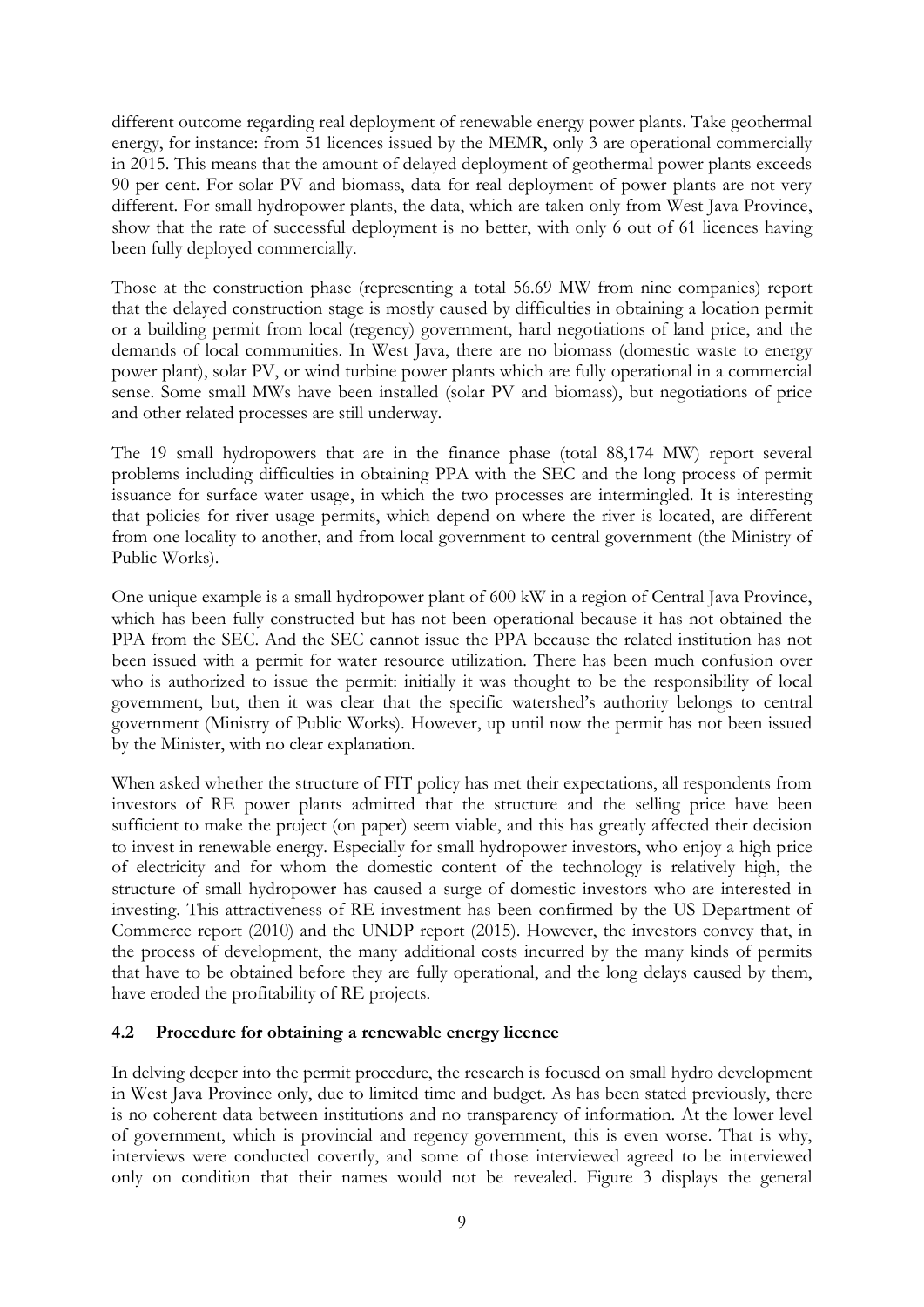procedure to be conducted in order to obtain a small hydropower plant licence. The flows of procedures at the lower levels of government (province and regency government) are simplified and compiled from practices existing in different regencies.



Figure 3: Procedure for the issuance of licences for small hydropower generation.

Note: Processes at local government level.

Source: Author's illustration.

The upper part of the procedure illustrates the flow of applications for power plant licences according to MEMR Regulations No 22/2010, where the developers of on-grid power generation must submit an application to the Directorate General of Electricity and must previously have had a memorandum of understanding with the SEC that the planned location of the development is already included in the Master Plan. Then, the developer must submit a deposit of 5 per cent of total investment to the Directorate General of New and Renewable Energy, in order to obtain Approval for Hydro Utilization. Thereafter, a temporary permit for small hydropower generation is issued. Based on this temporary permit, the developer must then go through the procedure at the lower level of government (province government and related regency government).

This is where matters get more complicated, because, in order to conduct land acquisition, the developer must go through several processes, often very tiring, with no time limit, and a lot of additional (and unofficial) cost. To make matters worse, there is no standard procedure for this land acquisition between regencies, and the process may vary greatly from one place to another. When there is forest land included in the design, the matter is even more complicated because the timeline of the procedure to obtain permission to use the land often exceeds the length of the permit.

In general, there are at least 14 kinds of licences and permits (and other permit-like processes) that have to be obtained before a developer can start the construction of a RE power plant: four from central government, one from provincial government, and nine from regency government. There are also some associated recommendations from related bodies which are a must-have requirement before a permit can be issued (this includes community approval). For geothermal investment, this number may well be higher, especially for foreign investors. It is worth noting that the costs associated with permit issuance are generally not stated clearly; sometimes they need to be negotiated, and sometimes they require much higher costs than expected. Although some RE investors admit that they have prepared for such excess costs, nevertheless the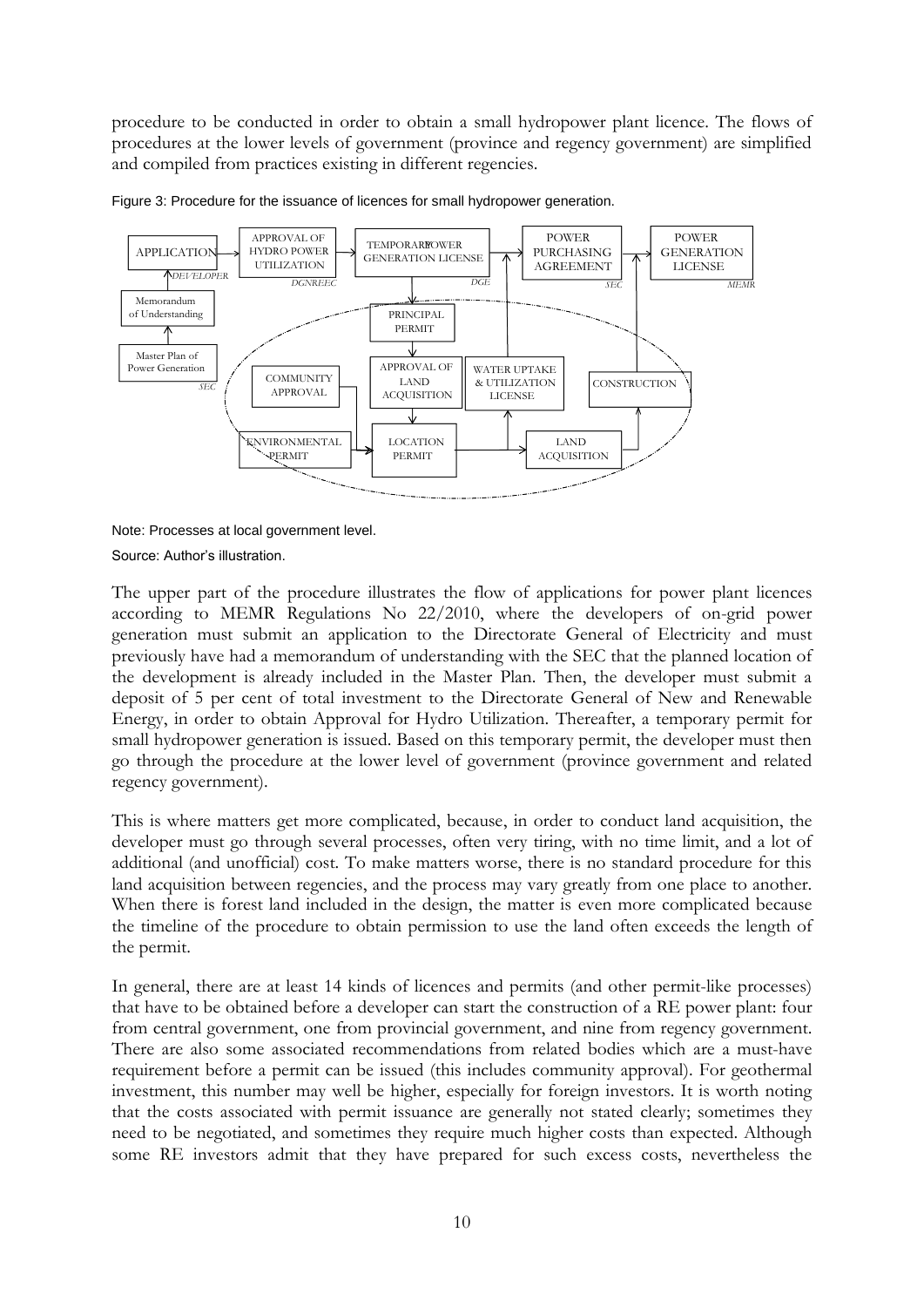negotiation process requires time, delays schedules, and lowers the profitability of RE investments.

## **4.3 Obstacles to deployment of renewable energy**

### *Incoherent regulations between related institutions*

Incoherent knowledge about renewable energy, different agendas, and overlapping policies between ministries and moreover between central government and local government, surfaced several times in the elaboration of obstacles to renewable energy deployment. One provincial government official who was authorized to issue water utilization permits complained that the MEMR issued a permit to build small hydropower without stating the exact location, with the result that local government, in certain areas of West Java, issued two permits for one exact same location. This disturbs the steady flow of the river and potentially could conflict with rice field irrigation. He then questioned whether the river discharge usage permit should come before or after a small hydropower plant permit is issued by the MEMR. However, when questioned about this problem, the regency government official seemed not to recognize this problem, stating that they only process location permits as they are proposed, and that there is no clarification process with the higher level of government or with related institutions whatsoever. Thus, if there is overlapping of location permits, it is not their problem.

The institutional problem becomes worse when an RE power plant is to be built in a conservation or protected forest area because the clearance and permit to use the forest area must come from the Minister of Forestry. Even though they know that renewable energy plants would not damage the forest (unlike mining, for instance), still there is no special treatment for the so-called sustainable energy and non-sustainable usage of the forest. Even though, recently, there has been a revision for geothermal energy that enables protected forest to be used for geothermal power plants, a geothermal investor respondent still complained that the issuance of the permit is long and complex.

## *Long process of electricity purchasing*

Investors also convey that the signing of a PPA with the SEC is extremely complex and technical and bargaining is tough. Sometimes the process took longer than a year. A geothermal power plant investor stated that he has to wait four years before the agreement is reached. Another investor even suspects that the SEC is reluctant to buy electricity from renewable energy sources because it then has to cover additional costs compared to when it uses coal-fired power plants (personal interviews, August to September 2015).

Meanwhile, in reply to questions about the many difficulties experienced in obtaining PPAs, the Director of Business Ventures of the SEC (personal interview, September 2015) denied that the SEC is reluctant to buy electricity from RE sources, stating that it is mandatory for the SEC to buy in accordance with the MEMR regulations. However, as a state-owned company, there are several requirements that have to be met before issuance of a PPA including, among others, obtaining all related permits, land clearance, and agreement with the local community. In reply to questions about the profitability of trading electricity from RE sources, she admitted that the price is considerably higher than coal generated electricity (average production cost of around US\$0.5). At present, the buying price of electricity from RE varies between US\$0.10 and US\$0.17, which is sold to the public at an average price of around US\$0.8 to US\$0.9, and this makes the discrepancy in cost a burden for the SEC to cover from elsewhere.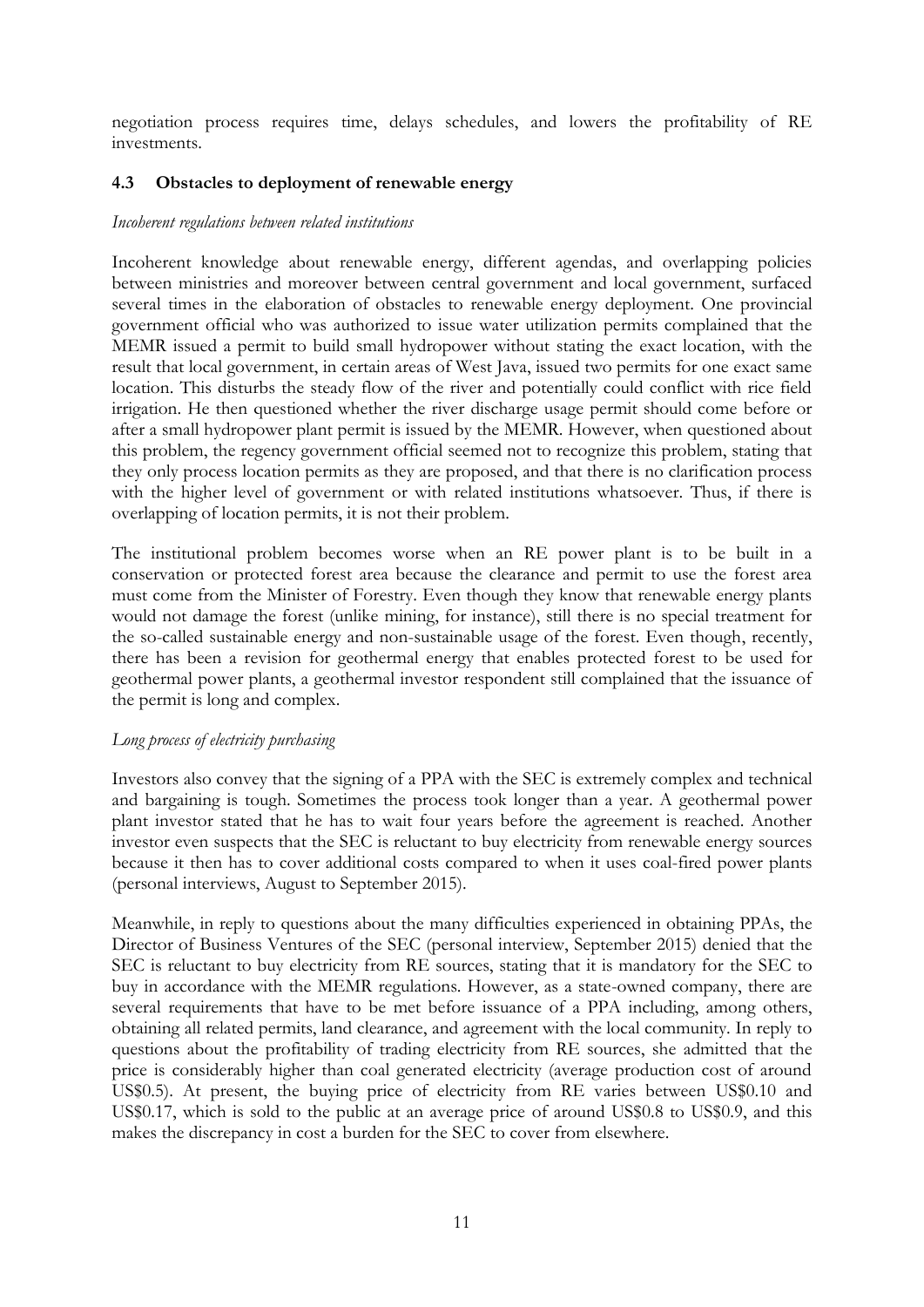Another complaint from the SEC is that while they have to pay instantly the electricity price as generated, reimbursement from the government is dependent on the national budgeting agenda. Reimbursement is sometimes delayed for several months and sometimes is not provided at the exact amount that has been disbursed by the SEC. Thus, she proposed that there should be an independent agency to manage the financing of electricity from RE sources which deal with the electricity price negotiations, payments of power purchasing, and all related matters. Learning from the case of Malaysia and Thailand, this agency would ensure that the discrepancy in cost between the average production cost and the selling price from conventional power plants, which is reimbursed in the form of government subsidy, can be managed effectively without depending on political processes in the annual national budgeting agenda.

### *Problems with community and land acquisition*

Another factor that hinders speedy deployment of RE power plants is that in some locations the community does not wish to sell its land due to lack of knowledge about renewable energy. This is especially true for geothermal energy, where in West Java at least, there are four locations where geothermal plants are delayed due to various kinds of conflict. Yuliani (2013) stated that community resistance in many locations of geothermal development in Indonesia represents the major obstacle to renewable energy deployment. Similarly, Hasan and Wahjoesudibjo (2014) suspected that there are several issues other than the electricity tariff that have to be addressed by the government in order to improve geothermal power plants.

It is worth noting that, after some 30 years of relatively authoritarian governance, since around the 2000s, the Indonesian people have been enjoying a more democratic atmosphere in what is called the reformation era, where governance is more decentralized, public policy is more bottom-up and participatory, and there is a new-found freedom of speech among the people. Yuliani (2013) noted, that this new condition in a community sometimes brings problems for the development of infrastructure, especially when there is no sufficient preparation for the community to accept new things, such as renewable energy technology. Even respondents from local government officials (regency government) show that this lack of information is not only true for the layman but also for bureaucrats.

In the deployment of small hydropower plants, community conflicts are usually about the amount of water used for irrigation, which mostly can be solved by good communication. However, unavailability of a standard price for land, especially in remote areas, often delays the land acquisition process and if the price wanted by the community exceeds the expected figure this can lower the economic viability of the project. It is worth noting that, for the foreign investor, this problem of the price of land skyrocketing may worsen, and needs to be carefully considered.

## **4.4 Miscellaneous: unanticipated impacts of FIT policy**

The significant increase in renewable energy investment, especially for small hydropower, creates several unanticipated impacts which are not always positive. Government officials, as well as developers, report that there is some kind of rivalry between institutions related to the importance of their role in permit processes. The struggle to acquire the most profitable sites for hydropower plants has created a situation where power plants are located very near each other. On the supply side, it is a worrying situation, because there is no capacity cap that limits how much of the generated electricity the electricity company is willing to buy.

Related to land acquisition, a growing number of people play the role of a land realtor, hoping that they can benefit from discrepancies in land prices. This, in turn, makes the price of land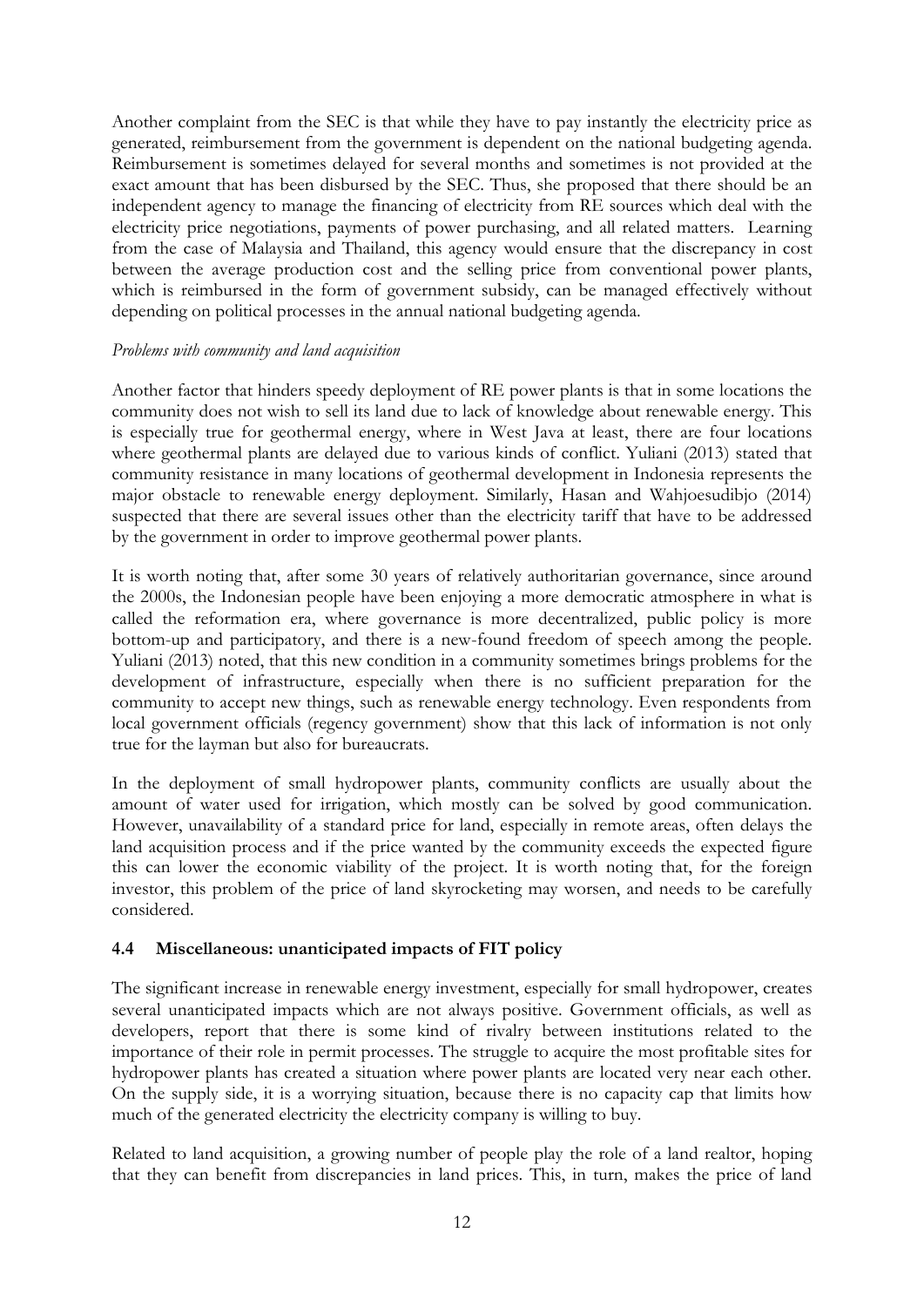uncontrollable in some regions. One developer complained that government officials are also players in land acquisition deals.

Before the implementation of FIT, small hydropower was used to electrify communities in remote regions, usually with aid from the government. However, with the massive emergence of hydro investors and the fight for the best locations, these community-based small hydropower plants are left behind. In West Java, there are at least two locations where micro-hydro plants were ready to be constructed but eventually failed because the power plant licence for the exact location had been issued by the MEMR.

## **5 Conclusion and recommendations**

## **5.1 Conclusion**

Indonesia is an example of a country where FIT policy, which is considered quite successful in developed countries, is duplicated without careful considerations of the existing socio-political conditions. The FIT policy in Indonesia, which has been formulated in eight ministry regulations (four original versions and five revised versions) has not significantly improved deployment of its renewable energy. It is true that investment interest in renewable energy has soared to a level which has never been seen since its implementation around the 2010s. However, data confirmed through field reports shows that about 90 per cent of scheduled deployments of renewable energy power plants are delayed, and targets are far from realized.

Many complaints related to difficulties in obtaining a PPA, lack of a guarantee of grid connection, and complex contract structure, indicating that some of the FIT policy principles are not being met, although the price of electricity is satisfactory. The study also reveals several other issues that pose obstacles to renewable energy deployment, which can be grouped into three big problems: unclear and inconsistent policies both horizontally (between ministries) and vertically (between levels of government), the complex requirements of many permits, and difficulties related to land acquisition which includes conflict with the community. Adding to those problems in the field is the corrupt behaviour in permit issuance processes, which has made the calculation of the economic scale of a project difficult.

To sum up, the FIT policy when applied in a less developed country such as Indonesia, must work in tandem with other efforts. The complex structure of governance, lack of community knowledge about renewable energy, and incoherent coordination between related institutions, all add up to difficulties of implementation in the field. If Indonesia is serious about achieving its projected goals for renewable energy deployment, then efforts must be strengthened and calculated measures must be taken. On the other hand, the study also underlines the importance of narrowing the wide gap in transitioning to cleaner energy, where less developed and developed countries both face very different challenges.

# **5.2 Recommendation**

In order to enhance the effectiveness of FIT policy in increasing the success of renewable energy deployment, it is recommended that the GOI simplifies the licence procedures, either at the central government level or most especially at the local government level. This will require an exceptionally strong commitment from all parties, because every institution holds to its own laws and regulations, and may not have the same agenda for the development of renewable energy.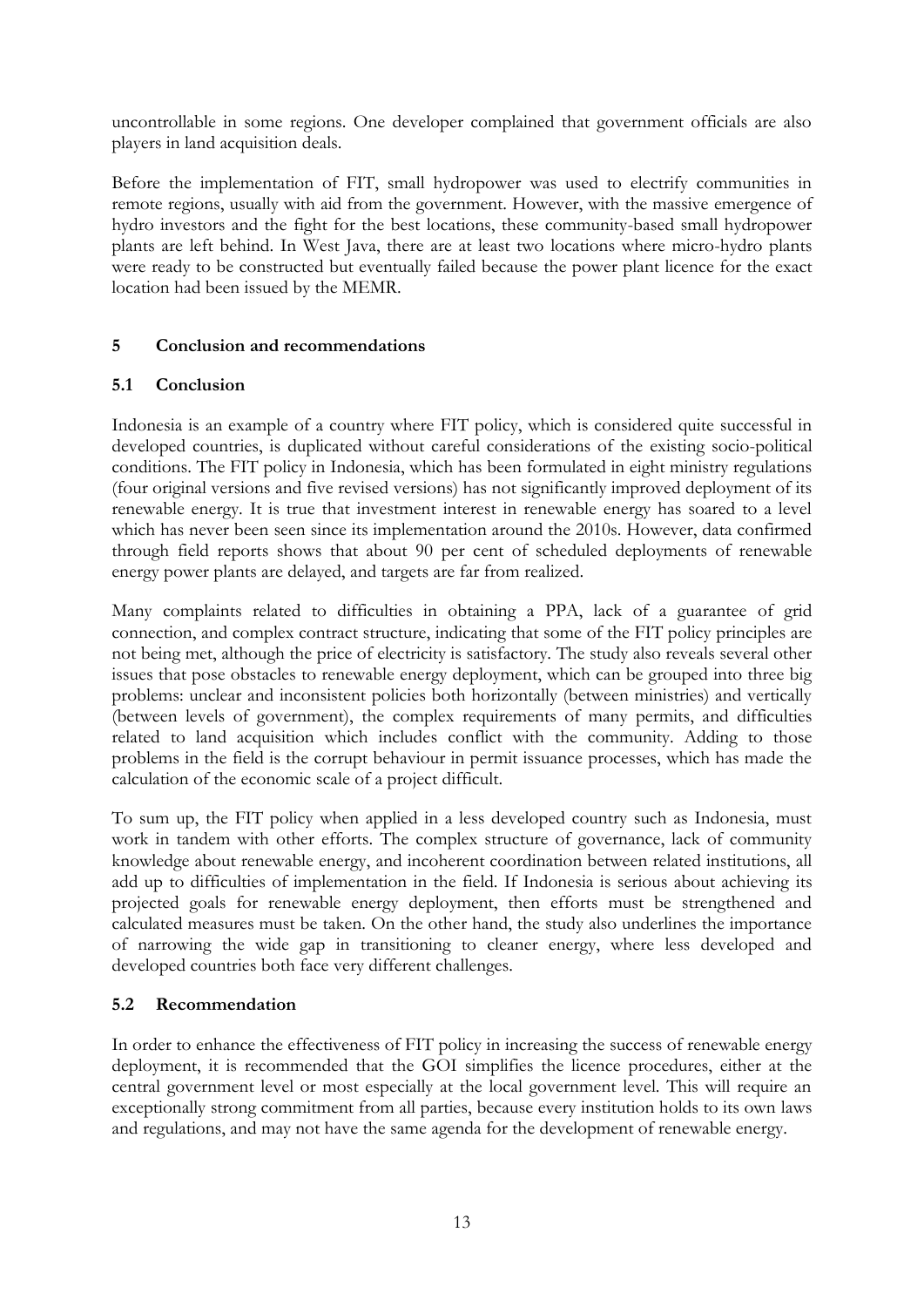The existence of specific budgets allocated for renewable energy subsidies, as implemented by many countries, can play a significant role in lessening the burden of developers. The subsidy which is intended to pay for the discrepancy of production costs between renewable energy and conventional power plants has to be independently managed, and not be dependent on the political process in the national budget planning which is decided annually. One realistic option is to form an independent body which is given the mandate to facilitate the permit process, formulate and finalize PPA, and manage various aspects related to pricing and payments of the government subsidy for renewable energy.

It is also recommended that the GOI should not abandon community-based efforts in renewable energy deployment. The excessive focus on investment to boost renewable energy deployment is not sustainable because it does not create a sense of belonging from the surrounding community. On the other hand, there is a lot of under-utilized renewable energy potential which is most suitable to be used for domestic energy, such as biomass.

## **5.3 Suggestions for further research**

Due to the limited time and budget for conducting this field survey, in-depth investigation of locations for the deployment of renewable energy power plants has only been conducted at a limited number of sites. It is suggested that a thorough assessment is conducted in other parts of Indonesia, including of all kinds of renewable technologies. Field practices at the lower level of government may vary from place to place. Thus, a comparison between regions is recommended in order to obtain a general description of how permit procedures are carried out at local government level, and eventually, to suggest the best option for simplifying procedures and increasing the effectiveness of deployment. There are at least two small hydropower plants which are said to have been operational in published reports by related institutions; in reality, they are still in the process of becoming fully operational commercially. Thus, it is best to check the location of development on the site to assess the real situation, especially for solar PV and biomass power plants which are located in remote areas of Indonesia.

The availability of low-interest loans dedicated to renewable energy development from various banking and financial institution, both national and international, must also be scrutinized. The fact that about 90 per cent of power plant licences have not shown any progress after several years, raised some concerns about prejudice from several of those surveyed that the licences are used to obtain loans to be invested elsewhere. In this study, the researcher does not have access to any banking personnel and, under the bank privacy principle, it could be difficult to get any information. However, in order to create a healthy investment climate for renewable energy, it is suggested that measures are taken to ensure that renewable energy loans are used appropriately.

## **References:**

- DGNREEC (2014). Unpublished Presentation 'Role and Strategy for Development of Renewable Energy and Energy Conservation'.
- DGNREEC (Direktorat Jenderal Energi Baru Terbarukan dan Konservasi Energi) (2015). 'Statistik EBTKE 2015'. Jakarta: DGNREEC. Available at:<http://www.ebtke.esdm.go.id/> (accessed on 30 September 2015).
- ECORYS (2008). 'Assessment of Non-Cost Barriers to Renewable Energy Growth in EU Member States—AEON*'*. DG TREN No. TREN/D1/48 – 2008. Rotterdam: ECORYS. Available at:  $\alpha$

[https://ec.europa.eu/energy/sites/ener/files/documents/2010\\_non\\_cost\\_barriers.pdf](https://ec.europa.eu/energy/sites/ener/files/documents/2010_non_cost_barriers.pdf)  (accessed on 19 February 2016).